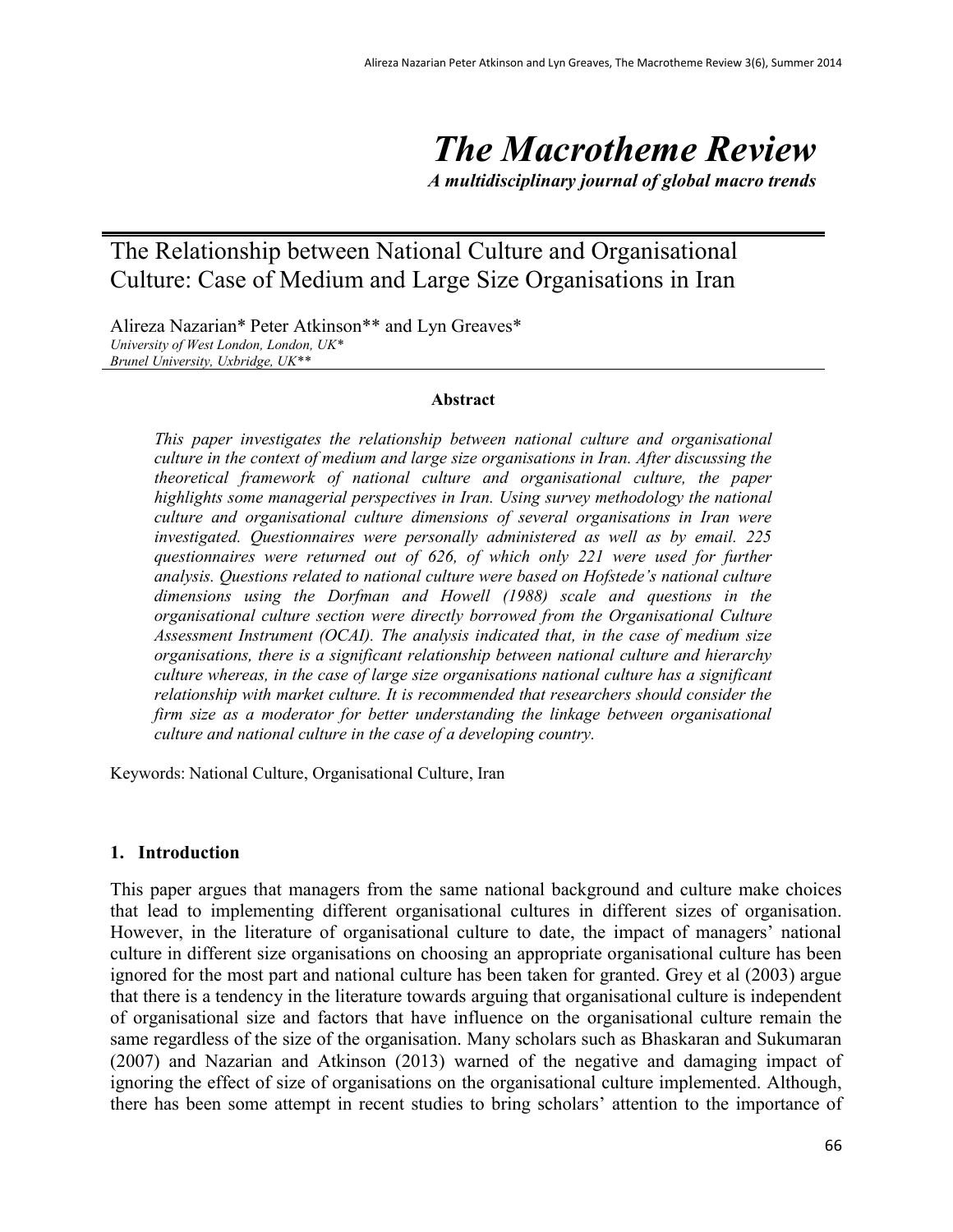such factors (Aidla and Vadi, 2007; Reino and Vadi, 2010; Nazarian and Atkinson, 2013) these studies have identified the gap that still exists in the literature on organisational culture which this study intends to address.

# **2. Literature review**

The term "culture" has been derived from the Latin word *cultura*, meaning "cultivation" and also has the same root as the past participle of *colere*, *cultus*, meaning "to plough" (Skeat, 2010). For many scholars such as Deal and Kennedy (1982), Peters and Waterman (1982) and Kroeber and Kluckhohn (1952), culture consists of the norms, values and beliefs of a group of people. Culture is variously defined in terms of a number of commonly shared processes: shared ways of thinking, feeling, and reacting; shared meanings and identities; shared socially constructed environments; common ways of using technologies; and commonly experienced history, language and origins. Trompenaars (1993) highlighted the importance of culture as being as important as water for fish. He illustrated that "a fish only discovers its need for water when it is no longer in it." (Trompenaars, 1997, p.11). He further argues that culture is something that we live and breathe. Hofstede (2001, p.90) defines culture as'… the collective programming of the mind which distinguishes the members of one group or category of people from another' (Hofstede, 2001, p.9). Furthermore, Czinkota and Ronkainen (2007, p. 54) defined culture as "…an integrated system of learned behaviour pattern that are distinguishing characteristics of the members of any given society."

There are many different perceptions of national culture which leads to the creation of a different national culture framework and dimensions such as, for example, Hofstede's dimensions and Hall's dimensions. However, what all these perceptions have in common are 1- people are exposed to culture at an early age by learning social behaviour, rules and regulations and 2 culture has different layers starting from individual culture to the societal layer. The literature acknowledges the importance of national culture for organisational development.

Based on the literature, there are different levels of culture and national culture, or societal culture, is the highest level (Trompenaars, 1993) since it corresponds to primary socialisation. He argues that, normally, cultural issues are identified at the organisational level or national level and cultural issues arising in other levels are ignored, such as the occupational and the individual. Although, there are countless studies on either national culture or organisational culture, there are only a few which highlight the significance of national culture to organisational culture (Ford et al., 2003; Loch et al., 2003; Rose et al., 2003) or explain the significance of organisational culture (Doherty and Doig, 2003; Huang et al., 2003). Trompenaars further argues that national culture itself has several levels according to a spectrum from explicit to implicit. The most explicit level of culture, or outer layer, which he termed "artefacts", includes objects such as language, food, architecture and fashion. The second level, termed the "middle layer", is norms and values. Finally, in discussing the core assumptions about existence that provide reasons the differences in values among cultures, Trompennars (1993) states that, historically, this goes back to the core of human existence in which civilisations were fighting daily with nature.

Regarding Iranian national culture, Ali and Amirshahi (2002) argue that in recent years Iran has suffered greatly from the centralisation of power and authority. They explain that this centralisation has led to inefficiency in public institutions and lack of motivation, absence of participation, and centralisation of management practices in the private sector. In addition,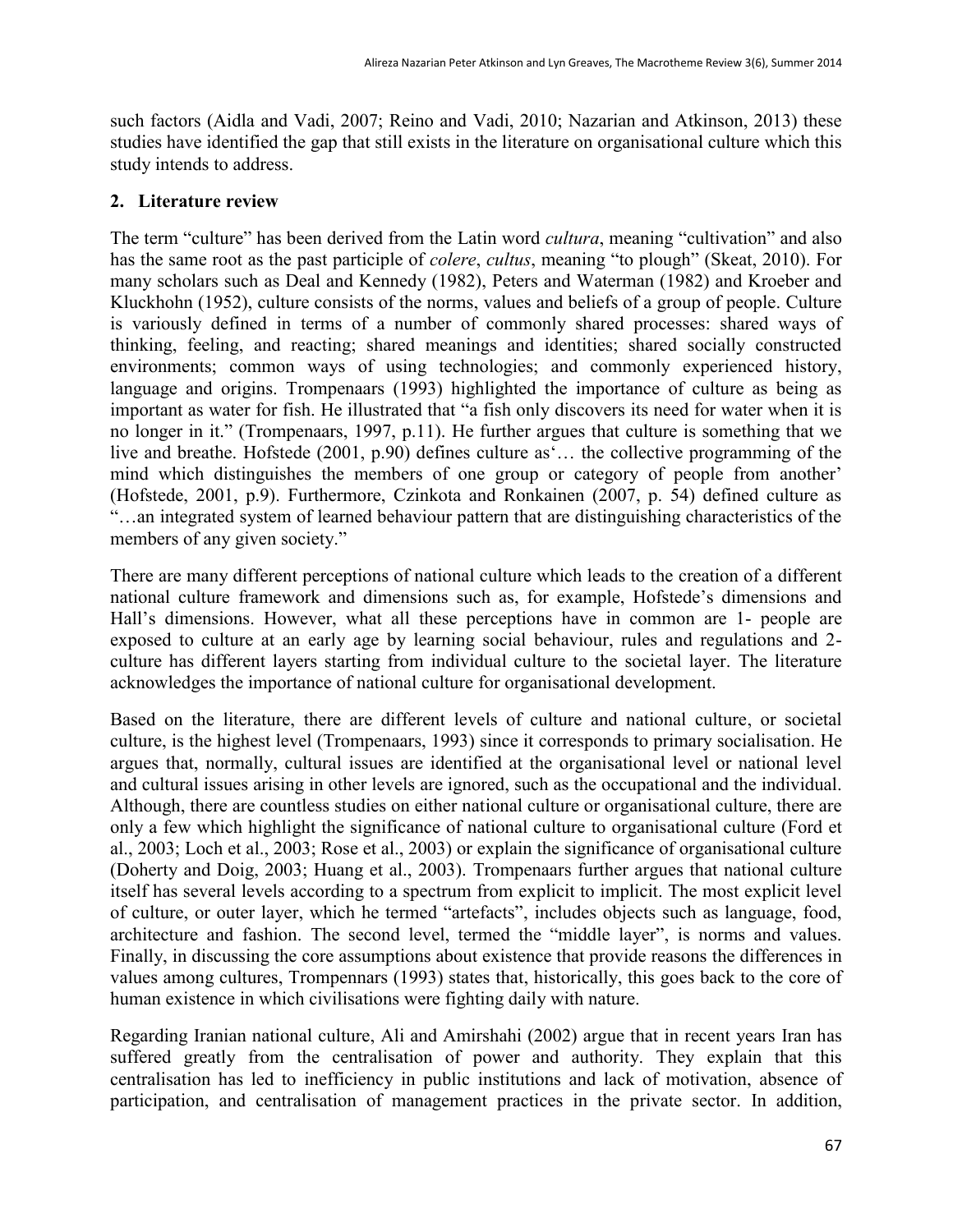according to Ali and Amirshahi (2002) and Javidan and Dastmalchian (2003), Iranian and Arab management share many characteristics, such as being very formal, placing great emphasis on control and obedience, and making minimal plans for the future. Hofstede's findings indicate that Iran can be categorised as a highly collectivist society which could indicate that Iranians cooperate well in a team. However, these findings have been challenged by scholars such as Tayeb (1979) who argues that Iranians should better be described as individualistic because team cooperation and group work do not fit well with other aspects of Iranian culture. Also, according to Hofstede's findings, Iran scored highly in terms of power distance, which means Iran is a society in which the distribution of power is highly unequal. This characteristic can be traced back to the structure of the Iranian family, and particularly, ethnic minority families, where the father traditionally had ultimate power as the family leader. However, according to Thiebaut (2008), this has diminished as a result of a new relationship between mothers' and their children caused by a general rise in the educational level of women. Thiebaut (2008) argues the new generation has become more individualistic, more resistant to totalitarianism and more in favour of modernity, demanding cultural, social and political change. The best example of this is the presidential election in 1997 and the surprising victory of Khatami over his conservative rival, also the last two presidential elections in 2009 and 2013 where the re-election of president Ahmadinezhad gave rise to opposition and sparked the creation of the 'Green', anti-government movement in Iran and the election of Dr Rohani came as a surprise for fundamentalists who were not expecting such a victory.

Although the author strongly believes that the national culture of every country is more powerful and stable (Hofstede, 1994) than organisational culture and, therefore, is more difficult to change, national culture is not static and can change over time (Myers and Tan, 2002; McCoy, 2002; McCoy et al., 2005). National culture not only has implications with regard to choosing organisational culture but can also have a major influence on organisational effectiveness. For the purpose of this study, the researcher used four dimensions of national culture (Hofstede, 1980; Trompennars, 1993) which are derived from three broad factors that the vast national culture literatures are based on, those three main factors are: (1) relationship to people: power distance, masculinity vs. femininity, individualism vs. collectivism; (2) relationship with nature: uncertainty avoidance; and (3) relationship with time: time orientation (past, present and future).

The dimensions of national culture that will be focused upon in this study consist of: (1) power distance which is the extent to which the less powerful members of institutions and organisations expect and accept that power is distributed unequally; (2) uncertainty avoidance which is how much members of a society are anxious about the unknown, and as a consequence, attempt to cope with this anxiety by minimizing uncertainty; (3) individualistic versus collectivistic which is how much members of the culture define themselves apart from their group memberships; and (4) masculinity versus femininity which is the value placed on traditionally male values such as assertiveness or female values such as concern about quality of life and modesty (as understood in most western cultures).

As Schein argues (2010), when considering organisational change, the organisational cultural aspect of change is probably the most difficult to gauge. Researchers in organisational studies all agree that organisational culture is a very difficult term to define. For example, the culture of a large, for-profit organisation in the private sector is quite different from that of a hospital in the public sector. He argues that organisational culture can be divided into three layers. Furthermore,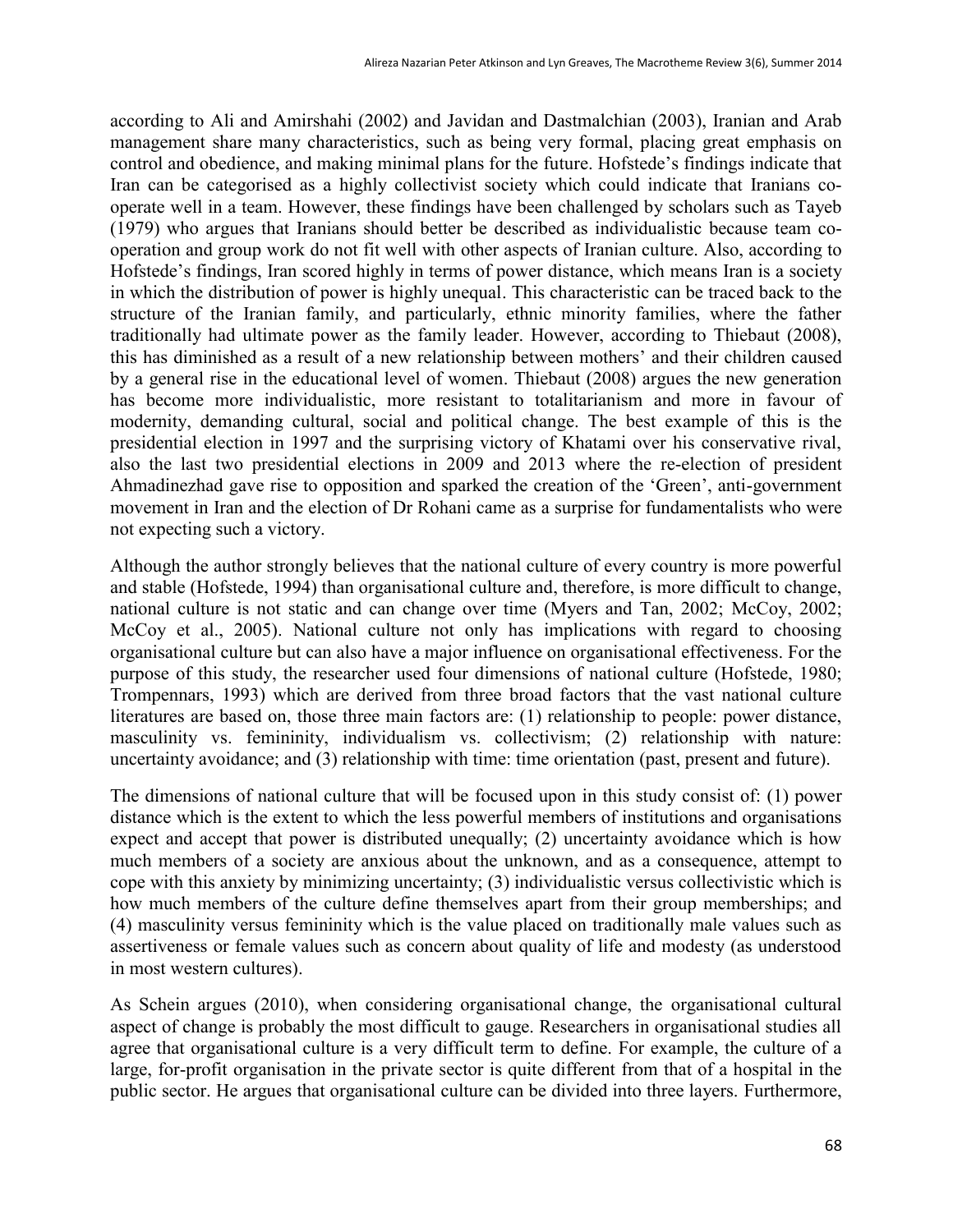he also adds that some level of an organisation's culture, "the outer layer", is available to be understood through its physical manifestation such as in its buildings, offices, shops, and even the arrangement of its furniture and the people involved in the organisation while other levels are not easily understood from the outside since they consist of beliefs so deeply embedded in the culture that members are not consciously aware of them. Seeking knowledge through these means is similar to getting an intuition about someone's personality (Peters and Waterman, 1982; Hofstede, 1991, 2001, 2007, Fang, 2010).

Organisational culture is considered by many scholars to be the glue that keeps the organisation united and gives employees a sense of belonging and commitment (Hofstede et al, 1990; Martin, et al., 2006; Hofstede, et al., 2010; Alvesson, 2012). In another word, according to Hickson and Pugh (1995, p.90) culture 'shapes everything'. Schein (2010), Martin (2004) and Trompenaars and Hampden-Turner (1997), argue that organisational culture is basically a pattern of shared values, assumptions and beliefs that has been developed by a group of people who work in the same organisation. Organisational culture has also been defined as the organisation and employees' identity, sense of commitment, initiative, and method of communication and basis for stability (Lok and Crawford, 2004; Mathew and Ogbonna, 2009).

Scholars like Smircich (1983), Cameron and Ettington (1988) and Cameron and Quinn (2011) argue that those who investigate organisational culture can be divided into two groups: anthropologists and sociologists. Anthropologists look at organisational culture as something that organisations are, whereas sociologists look at organisation culture as something that organisations have. The fundamental distinction between these two roots, as Smircich (1983) and Cameron and Quinn (2011) argue, is that one defines culture as a metaphor (anthropology) and the other defines culture as an attribute or variable (sociology).

Deal and Kennedy (1982) argue that organisational culture is constructed of values, but also include in their definition the business environment, heroes, rites and rituals, and cultural networks.

- $\triangleright$  Values there are non-specific feelings of good and evil, beautiful and ugly, normal or abnormal, and rational and irrational.
- $\triangleright$  Heroes the people who control values; these are the people, alive or dead, real or imaginary.
- $\triangleright$  Rites/Rituals routines of communication, which are identified as strong symbolic powers (Deal and Kennedy, 1982).
- The culture network or Symbols informal local communication system or veiled hierarchy of power in the organisation

Evidently, values are always at the centre of researchers' attentions (White, 1998; Deal and Kennedy, 1982) when considering definitions of organisational culture. However, Hofstede (2001, 1999) argues that organisations are differentiated by their practices rather than values. He also mentions that there are differences in national culture, which relate to values. He further argues that values are something that people have learned and acquired from an early stage of their lives mainly from their family when their personalities were being shaped. These values normally contribute to the national culture of every country. However, organisational culture is based on the behaviour of people involved in the organisation in a later stage of their life. Although people working in organisations are being influenced by values formed in early life, organisational culture is also employees' attitude toward the organisation and vice versa.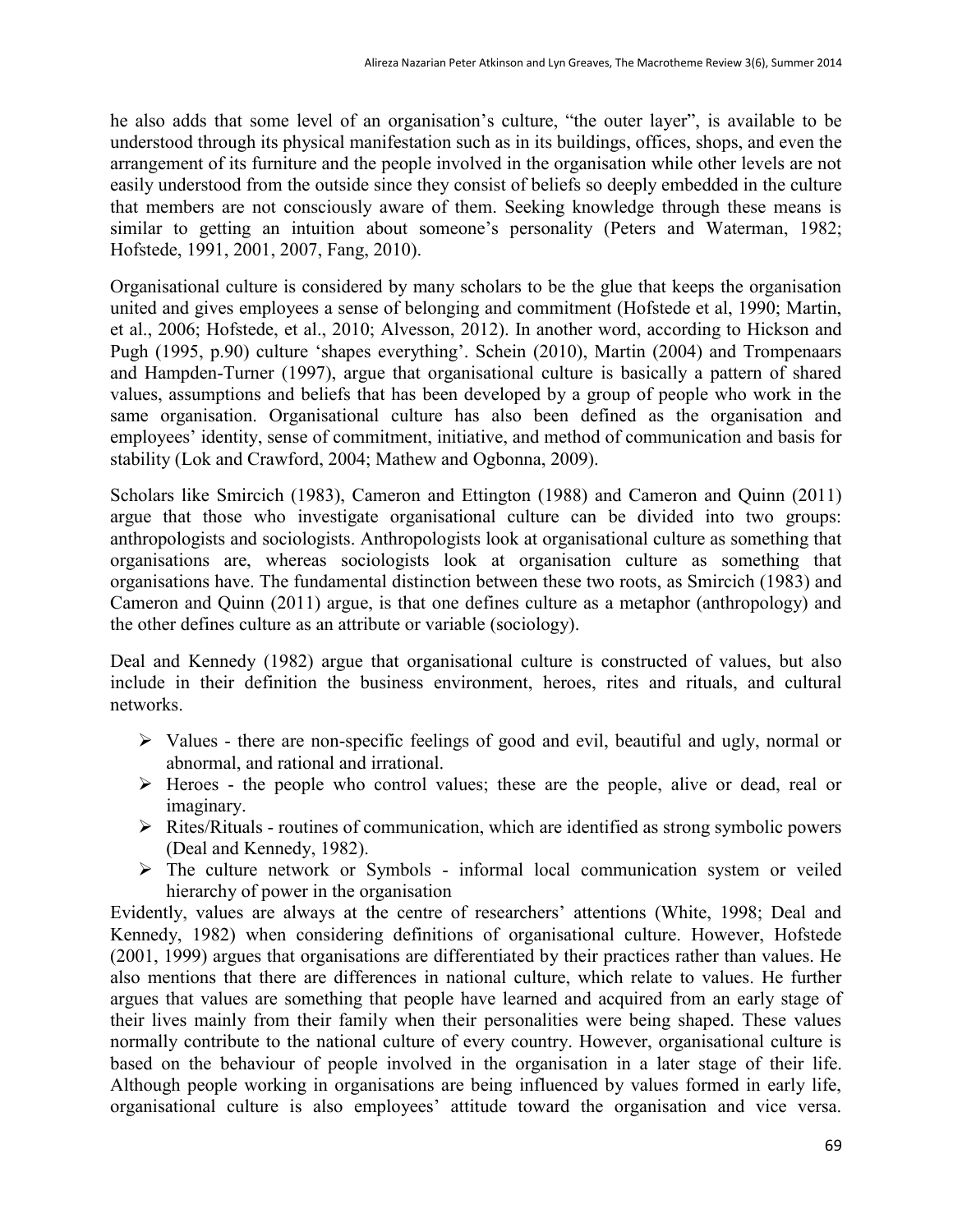Hofstede believes that the organisational culture of organisations may not be visible to all employees. However, employees can learn from other employees within the organisation.

Researchers like Peters and Waterman (1982) argue that, in a strong organisational culture, employees would share the same set of values and basic organisational assumptions. Many scholars (Denison, 1990; Calori and Sarnin, 1991; Gordon and DiTomaso, 1992; Kotter and Heskett, 1992) suggest that there is a relationship between strong organisational culture and strong organisational performance. However, other researchers like Brown (1998), O'Reilly and Chatman (1996), and Wildeson, et al (2000) have criticised this idea, arguing that there is not enough evidence to show a clear connection between the strength of organisational culture and organisational performance.

There are many scholars (Weiss, 1998; Brown, 1998; Cameron and Quinn, 2011) who describe organisational culture in terms of a typology, for example, Hofstede's model of organisational culture and Quinn's Model of Competing Values Framework (CVF). CVF developed by Quinn and Rohrbaugh (1983) theorises organisational effectiveness by using Campbell's (1977) study on effectiveness criteria. The Competing Values Framework (CVF) has been widely used by scholars around the world in a range of studies (Cameron and Freeman, 1991; Howard, 1998; Al-Khalifa and Aspinwall, 2001), such as the study of organisational culture (Cameron et al., 2006; Kokt and Merwe, 2009,a,b), the study of organisational effectiveness (Quinn and Kimberly, 1984; Øgaard and Marnburg, 2005; Gregory, et al., 2009) or research on leadership style and effectiveness in for profit and non-profit organisations (Dastmalchian, et al., 2000; Duygulu and Özeren, 2009; Marandi and Abdi, 2011; Acar, 2012)

The CVF gained its popularity and validity among organisational studies scholars through addressing three main issues in organisational culture studies: how to describe organisational culture, how to identify dimensions of organisational culture by looking at similarities and differences across cultures, and how to measure organisational culture (Cameron, et al., 2006). It has been acclaimed as one of the forty most important models in the history of business and has been used in more than one thousand organisations to predict organisational culture (Cameron, et al., 2006; Cameron and Quinn, 2011). The Organisational Culture Assessment Instrument (OCAI) is a tool to measure organisational culture developed by Cameron and Quinn (1985, 2011). Following the study by Quinn and McGrath (1985) on organisational culture, they developed the OCAI based on the CVF, in order to produce an overall profile of an organisation's culture. The reason CVF was chosen for studying organisational culture in this study was the methodological advantage that this framework provide to researcher to investigate organisational culture.

The CVF is defined by two axes in which one axis represents flexibility versus stability and the other axis represents an organisation's focus on internal or external matters. These two axes create four different quadrants in which each one represents one specific organisational culture type: clan, adhocracy, market, and hierarchy culture. 'Clan Culture' or 'Group Culture' is characterised as having the feel of an extended family with a friendly atmosphere, where leaders are considered mentors. A 'Hierarchical Culture' is characterised as a formalised and structured place of work where people are governed by procedures and rules. Leaders of such an organisation are likely to consider themselves good coordinators and organisers. 'Adhocracy Culture' or 'developmental culture' is dynamic, with innovative leaders, and is a culture where people take risks. Finally, 'Market Culture' or 'Rational Culture' is characterised as being very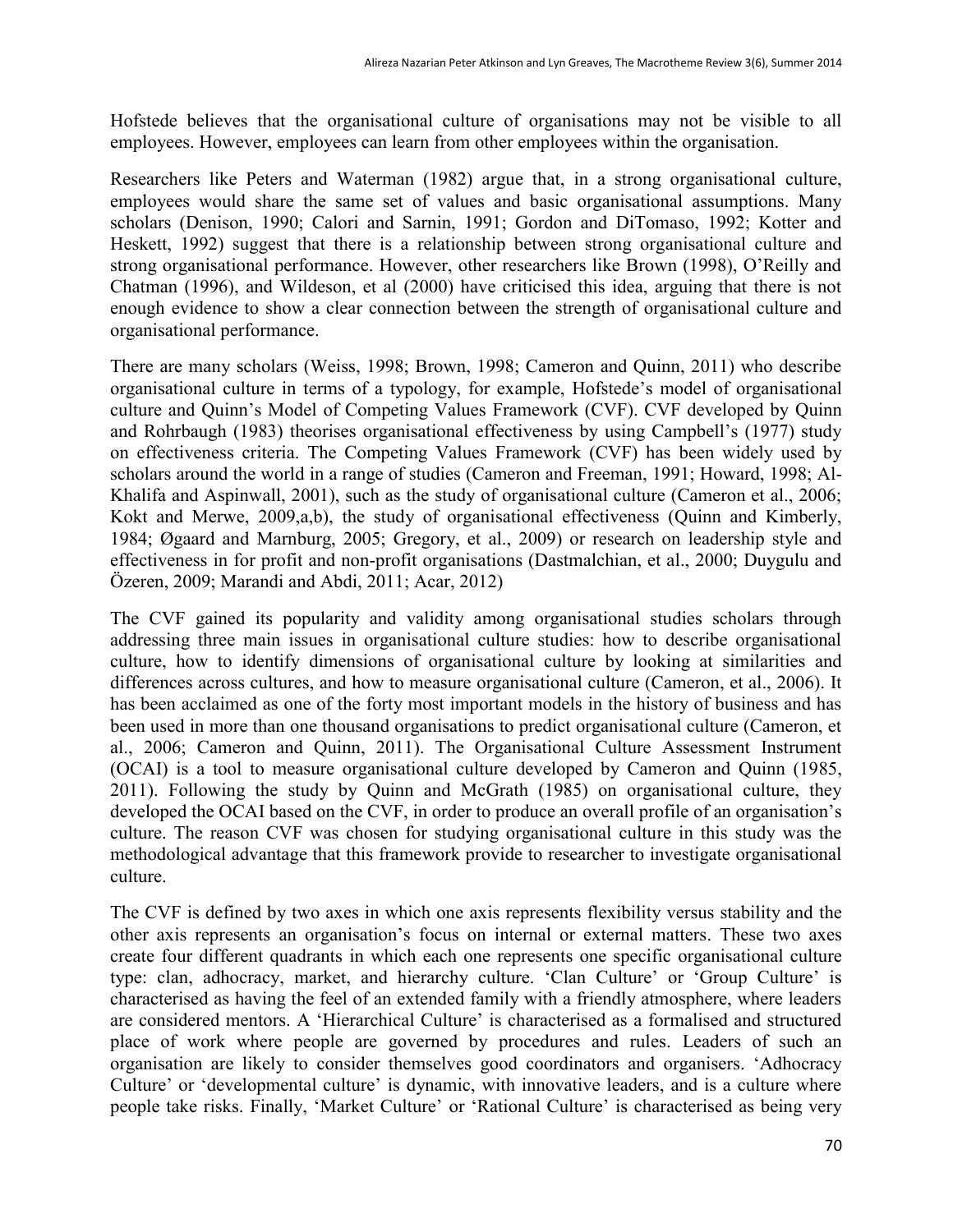customer orientated where leaders are tough, demanding and focussed on achieving good final results (Cameron, et al., 2006; Cameron and Quinn, 2011).

Soon after the Islamic revolution, the government forced organisations to use Islamic leadership styles, which are characterised as justice, equality, and support and safeguarding employees. Furthermore, there is also a traditional management style that empathises traditional philosophies are maintained through adopting structures including hierarchies, family networks, and nepotism (Namazie, 2003). Also, since values and the structure of families are considered to be an important component of national culture, management and leadership style is influenced by the structure of families. Iranian families are organised with the father as the head of the family and the same culture and leadership style is adopted by organisations (Mortazavi and Karimi, 1990; Mortazavi and Salehi, 1992). In organisational cultures where the organisation is regarded as the family, employees tend to consider the manager to be like a father or sibling (Latifi, 1997). These elements can be crucial in human resource management as it defines the subordinate's expectations of his boss as well as the boss's expectations of his subordinate. Studies on organisational culture in Iran are very limited and mostly are based on the public sector or small size organisations in the private sector and there is lack of studies on the impact of national culture on organisational culture in medium and large size organisations in Iran. Therefore, based on this literature, this study proposed these hypotheses.

Hypothesis-1: There is a relationship between national culture and organisational culture

Hypothesis-2: There is no effect of size on the relationship between national culture and organisational culture in range of medium and large size organisations.

# **3. Methodology**

This study adopted a deductive-quantitative survey methodology using the convenience sampling method for collecting data. Although it was evident that convenience sampling would result in a lower response rate the researchers accept this risk and adopted the convenience sampling method because of restrictions imposed by the Iranian government on researchers for the collection of data from Iranian organisations. Data was collected from the management level of medium and large size organisations in the private sector in Iran. For the purposes of this study, a self-administered questionnaire was developed which was mostly borrowed from existing studies. The main reason for choosing a questionnaire was that this study needed a large number of respondents who were geographically dispersed. Additionally, a questionnaire is much more resource efficient than semi-structured interviews.

The questionnaire was designed in three sections: the first section was demographic, the second consisted of national culture questions and the third section consisted of organisational culture questions. The national culture questions were based on the four dimensions of Hofstede's model using the Dorfman and Howell (1988) individual level scale. Dorfman and Howell (1988) designed 29 questions which measure national culture from an individual perspective; however, this study only adopted the first 22 of those questions which are based on the four dimensions of Hofstede's original model. The organisational culture questions were directly borrowed from the Organisational Culture Assessment Instrument (OCAI) which was developed by Cameron and Quinn (2011) based on the Competing Values Framework (CVF). The OCAI includes 24 questions which measure organisational culture from an individual perspective.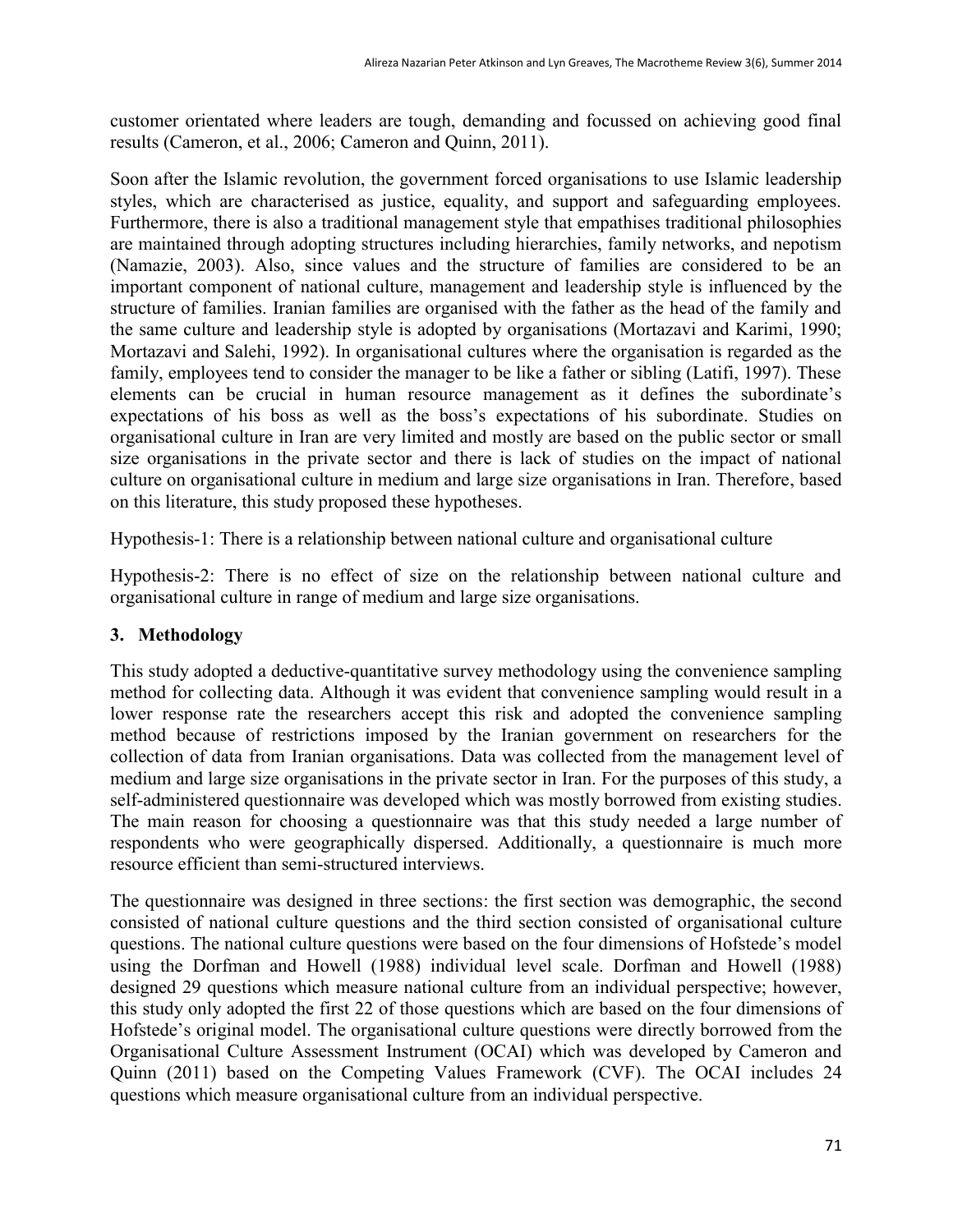In total, 626 questionnaires were distributed among managers of medium and large size organisations in private sector organisations in Iran out of which 225 were returned. However, only 221 of those returned questionnaires were used for analysis and the other 4 were either incomplete or were completely blank. In general, the response rate for this study of 35 percent can be considered as a good response rate for a mail survey (Pearce and Zahara, 1991; Wiess and Anderson, 1992).

## **4. Method of analysis**

The data analysis was divided into three stages. After finalising the data and entering it into SPSS software and in order to analyse the data in the first step was to check the reliability of the questionnaires using the Cronbach alpha method. The second stage of analysis was to produce the descriptive statistics, as well as running exploratory factor analysis. In the final stage, correlation coefficients as well as regression analysis were conducted. Correlation coefficient was produced to estimate the degree of association between pairs of variables. Regression analysis conducted to predict the extent to which predictor or independent variables in the study (national culture dimensions) serve as significant predictors of specific outcomes (organisational culture). The regression analysis conducted first for the entire sample and second specifically on the cases relating to medium and large size organisation separately.

# **5. Results**

## *5.1. Descriptive Statistics*

In the first stage of data analysis descriptive statistics for the data collected conducted (Table 1) which indicates that the 54 percent of participants were male and 46 percent were female. Furthermore, majority of respondents (around 67 percent) were between 35 and 54. Moreover, the results indicate that the majority of the respondents were from middle and senior management which was predictable and also, apart from 1 respondent, the rest of the sample had some sort of university awarded qualification which could indicate Iranians value education.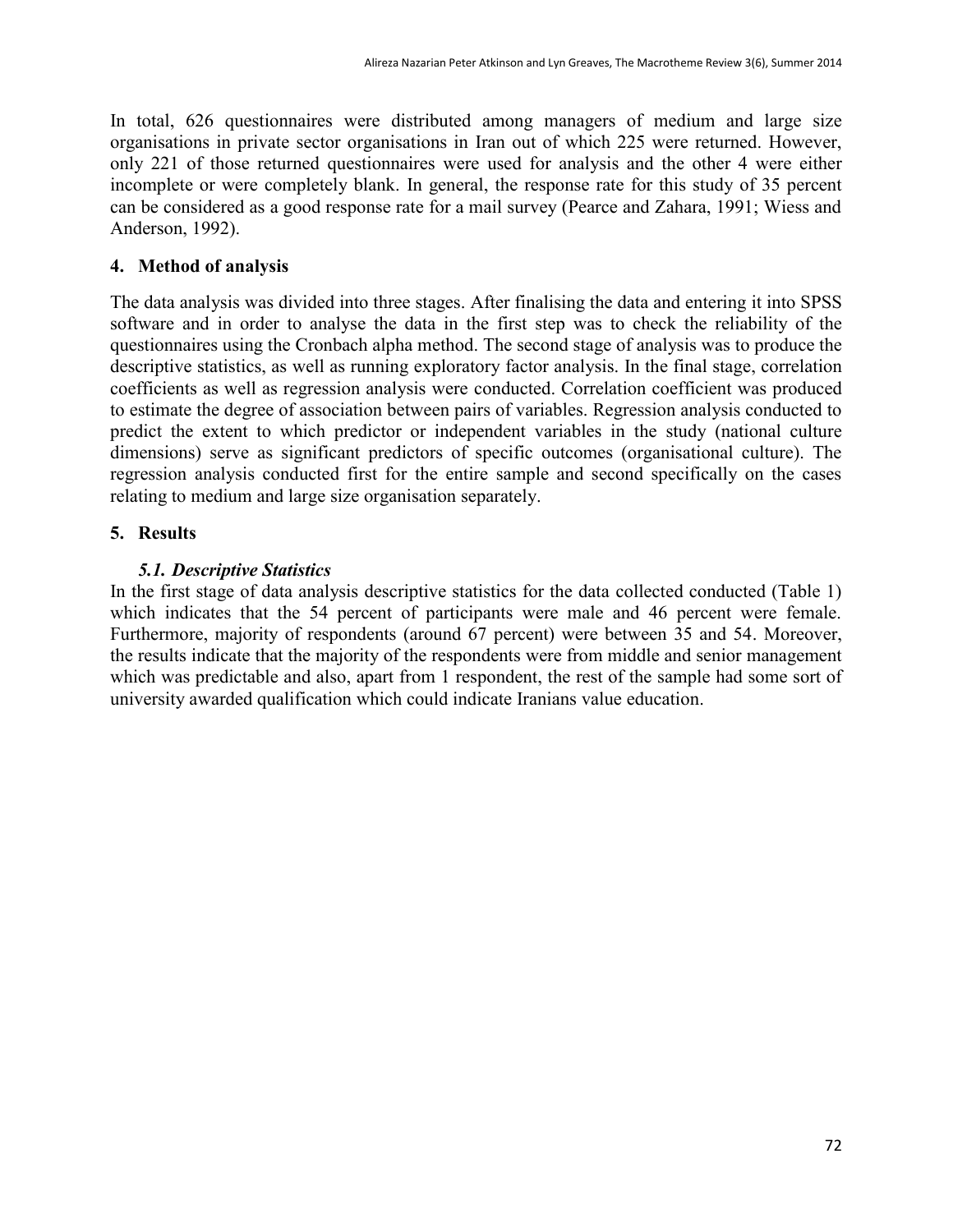| Variable               | Percentage     |
|------------------------|----------------|
| Gender                 |                |
| Male                   | 54             |
| Female                 | 46             |
|                        |                |
|                        |                |
| Age                    |                |
| Under 25               | 0.4            |
| $25 - 34$              | 12             |
| 35-44                  | 31.6           |
| $45 - 54$              | 35.4           |
| 55-64                  | 18.6           |
| > 65                   | $\overline{2}$ |
| <b>Education Level</b> |                |
| PhD                    | 10             |
| Post-Graduate          | 52.6           |
| Under-Graduate         | 36.9           |
| Pre-University         | 0.5            |
| <b>Position</b>        |                |
| <b>Chief Executive</b> | 10.1           |
| Senior Management      | 31.3           |
| Middle Management      | 40.3           |
| Junior Management      | 18.3           |

#### *5.2. Reliability of the constructs*

In order to measure the reliability of the questionnaire, the researcher measured internal consistency using Cronbach's alpha as this instrument has been widely used to measure the reliability of scales. Although Bryman (2012) suggests that an acceptable Cronbach's alpha is around .80, De Vaus (2002) proposed that 0.6 should be considered as indicative of acceptable reliability. Also, according to Sekaran (2003), the reliability of scales increases as alpha approaches 1.0. In general, an alpha less than .6 would be considered as indicative of poor reliability, with 0.7 considered acceptable, and above 0.8 considered high. The results indicate that all dimensions of national culture and organisational are highly reliable and above 0.7 thresholds, apart from adhocracy for which the Cronbach alpha is 0.65.

## *5.3. Hypothesis Testing*

For the purpose of this research, hypotheses were tested through the use of multiple regression analysis. This method is widely used and accepted for investigating the relationships between one dependent variable and several independent variables according to underlying statistical theory (Hair et al., 2010).

In order to test hypotheses 1 a series of multiple regressions were conducted and the results show that UAI (B=0.438, P<0.01), REVIDV (B= 0.357, P< 0.01) and PDI (B= 0.321, P< 0.01) are significantly predicting clan culture, whereas MSI ( $B = 0.034$ ,  $P > 0.05$ ) shows no significant relationship with clan culture. Moreover, the value of R-square of 18.9 percent calculated which implies that in general national culture is a good predictor of clan culture. Furthermore in order to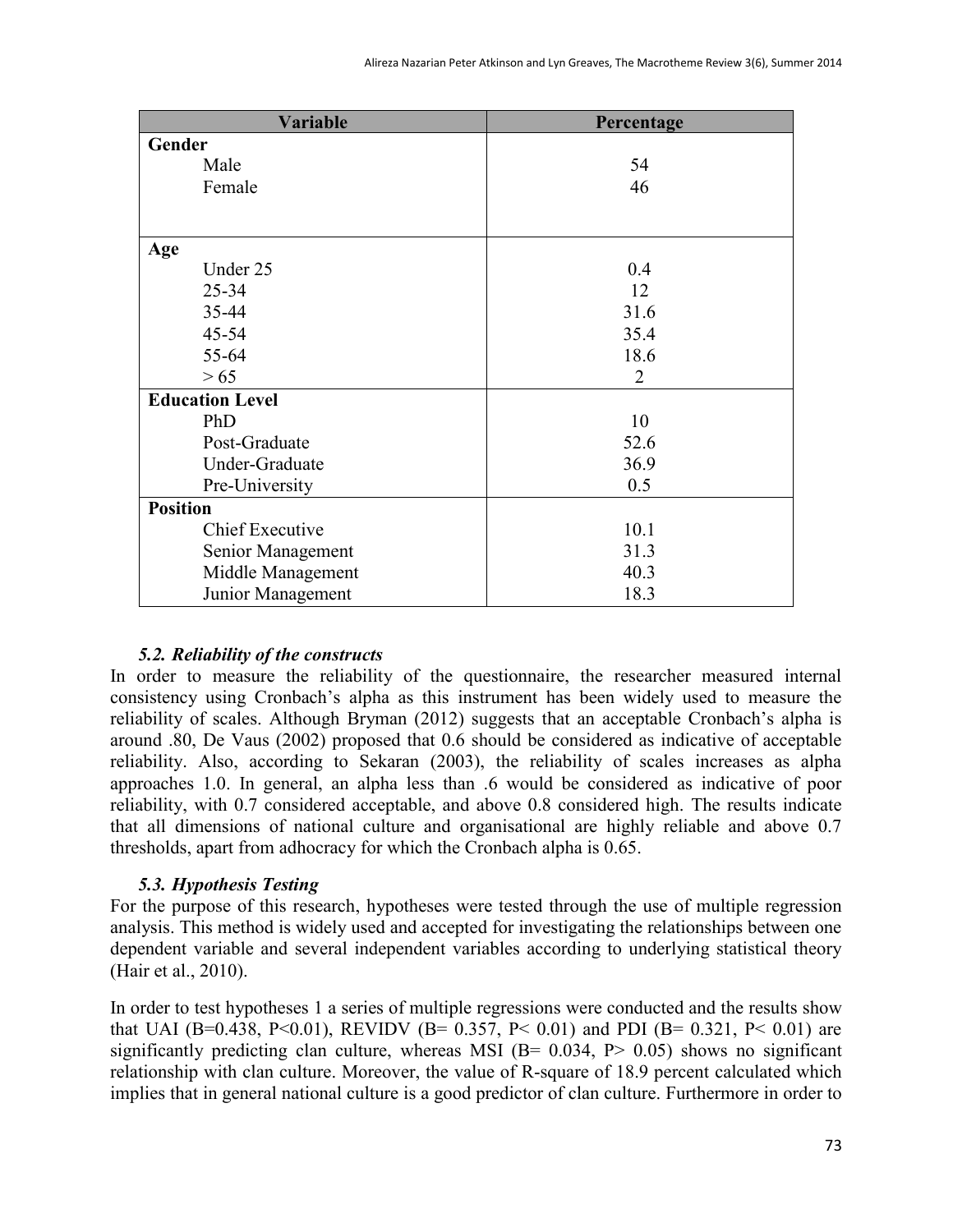add strength to the analysis, a series of correlation coefficients were also calculated between these measures and the results indicate that all dimensions of national culture are significant predictors of clan culture (IDV (r (351) = .208, p <.001), PDI (r (351) = .200, p < .001), UAI (r(351) = .345, p<.001)), apart from MSI= .018, p >.05.

Also, the results show that all the dimensions of national culture significantly predict adhocracy culture UAI (B=0.238, P<0.01), REVIDV (B= 0.243, P< 0.01) and PDI (B= 0.351, P< 0.01) and MSI (B= 0.334, P< 0.01). The value of R-square of 16.6 were calculated for these constructs which indicate that national culture is a good predicator of adhocracy culture However, a series of correlation coefficients were conducted which show mixed results between national culture dimensions and adhocracy culture. The results indicate that only two dimensions are significant predictors of adhocracy culture (IDV (r  $(351) = .308$ , p <.001), PDI (r  $(351) = .222$ , p < .001), whereas the other two UAI ( $r(351)=0.045$ ,  $p>0.05$  and MSI= .018,  $p>0.05$  show no significant correlation with adhocracy culture.

In the third step, multiple regression analysis was conducted in order to test whether national culture dimensions significantly predict market culture. The results indicate that all dimensions of national culture significantly predict hierarchy culture UAI (B=0.268, P<0.01), REVIDV (B= 0.343, P< 0.01) and PDI (B= 0.251, P< 0.01) and MSI (B= 0.234, P< 0.01). The value of Rsquare of 20.6 was calculated which indicates that national culture is a good predictor of hierarchy culture. Furthermore, a series of correlation coefficients were conducted which also provide some extra support for this relationship (IDV (r  $(351) = .358$ , p <.001), PDI (r  $(351) =$ .254, p < .001), UAI (r(351)=.345, p < .01 and MSI= .318, p < .01.

The final set of regression analyses were conducted to test whether national culture dimensions are significant predictors of market culture and the result indicates that all dimensions of national culture, apart from MSI, significantly predict market culture UAI (B=0.328, P<0.01), REVIDV  $(B= 0.365, P< 0.01)$  and PDI  $(B= 0.2781, P< 0.01)$ , however, MSI  $(B= 0.034, P> 0.05)$  is not.

In order to test the hypothesis 2 the data was split into two sections based on size. In the second step, the organisational cultures of both medium and large size organisations were analysed. The results indicate that medium size organisations are dominated by hierarchy culture followed by market culture, whereas large size organisations are dominated by market culture followed by hierarchy. Therefore, from the first stage of analysis for hypothesis 2 it has been realised that the size of an organisation has some impact on the organisational culture. In the second round, it was decided to take organisational size as moderator and test the impact of organisational size as moderator on the national culture and organisational relationship. In order to test the moderating impact of organisational size, multiple regression analyses were conducted which incorporated interaction effects between national and size in order to determine whether company size serves as a significant moderator of the association between national culture and organisational culture. The results indicate that national culture dimensions only achieved statistical significant in the regression with clan culture, which indicates that there is significant moderation with regard to company size between national culture dimensions and clan culture. The moderation analysis between national culture and other organisational culture types have not achieved statistical significance, indicating that there is no significant moderation interaction between national culture dimensions and the other organisational culture dimensions.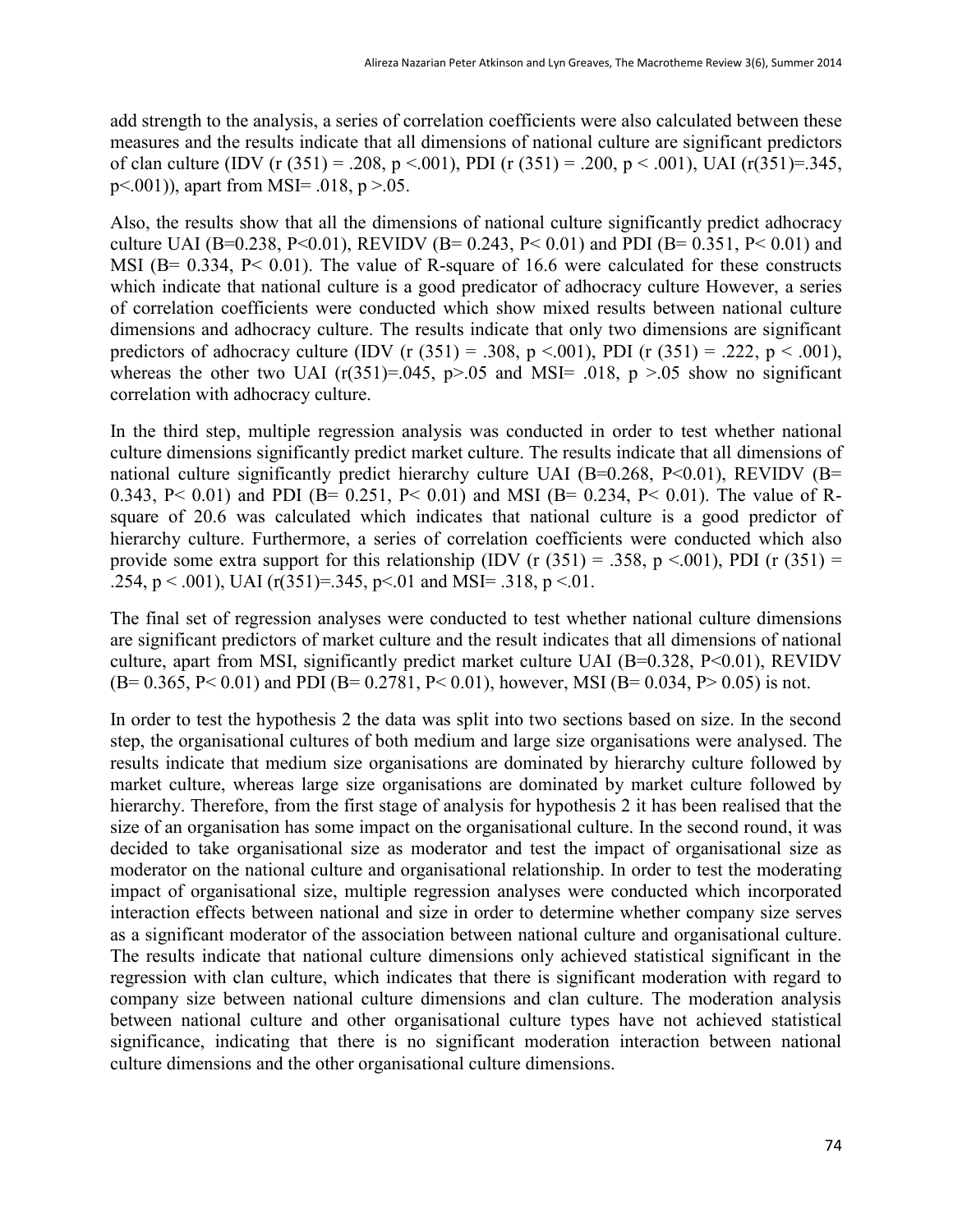#### **6. Discussion and Conclusion**

This study aimed to investigate the relationship between national culture and organisational culture in the context of medium and large size organisations in Iran. Hypotheses were tested with national culture as an independent variable and organisational culture as a dependent variable.

The results of this study confirmed the findings of previous studies that there is a relationship between national culture and organisational culture and this finding holds for medium and large size organisations in the same way. The results also show that there was a difference in the relationship between national culture and organisational culture in that they were moderated differently by organisational size. In the case of medium size organisations, the organisational culture is dominated by hierarchy culture followed by market culture, whereas in the case of large size organisations they are dominated by market culture followed by hierarchy.

This paper makes two significant contributions: firstly, a theoretical contribution to the literature on national and organisational culture and secondly a practical contribution which will help managers to adjust organisational culture with its appropriateness to the size of the organisation in mind. This study has demonstrated that size is a significant moderator of the relationship between national culture and organisational culture which has received limited attention in the past (Nazarian and Atkinson, 2013). The consequence of this insight for practitioners is that organisational culture must be allowed to have different priorities in organisations which have different sizes.

#### **References**

- Acar, A. Z. (2012). Organizational culture, leadership styles and organizational commitment in Turkish logistics industry. Procedia - Social and Behavioural Sciences, Vol. 58 (12), pp. 217-226.
- Aidla, A. and Vadi, M. (2007). Relationships between organizational culture and performance in Estonian schools with regard to their size and location. Baltic Journal of Economics, Baltic International Centre for Economic Policy Studies, Vol. 7(1), pp. 3-17.
- Ali, A. J. and Amirshahi, M. (2002). The Iranian manager: work values and orientation. Journal of Business Ethics. Vol. 40, pp. 133-143.
- Al-khalifa, N. A. and Aspinwall, E. M. (2001). Using the competing values framework to investigate the culture of Qatar industries. Total Quality Management, Vol. 12(4), pp. 417-428.
- Alvesson, M. (2010). Organizational Culture: Meaning, Discourse, and Identity. In Ashkanasy, N. M., Wilderom, C. P. M. and Peterson, M. F., (Eds.), Handbook of organizational culture and climate(pp. 11-27). Thousand Oaks, Sage, CA.
- Alvesson, M. (2012). Understanding Organisational Culture (2nd edn.). London: Sage.
- Bhaskaran, S. and Sukumaran, N. (2007). National culture, business culture and management practices: consequential relationships? Cross Cultural Management: An International Journal, Vol. 14 (1), pp. 54-67.
- Brown, A. D. (1998). Organisational Culture (2nd Ed). London: Financial times, Pitman Publishing.
- Bryman, A. (2012). Social Research Method. Oxford: Oxford University Press.
- Calori, R. and Sarnin, P. (1991). Corporate culture and economic performance: A French study. Organization Studies, Vol. 12, pp. 49-74.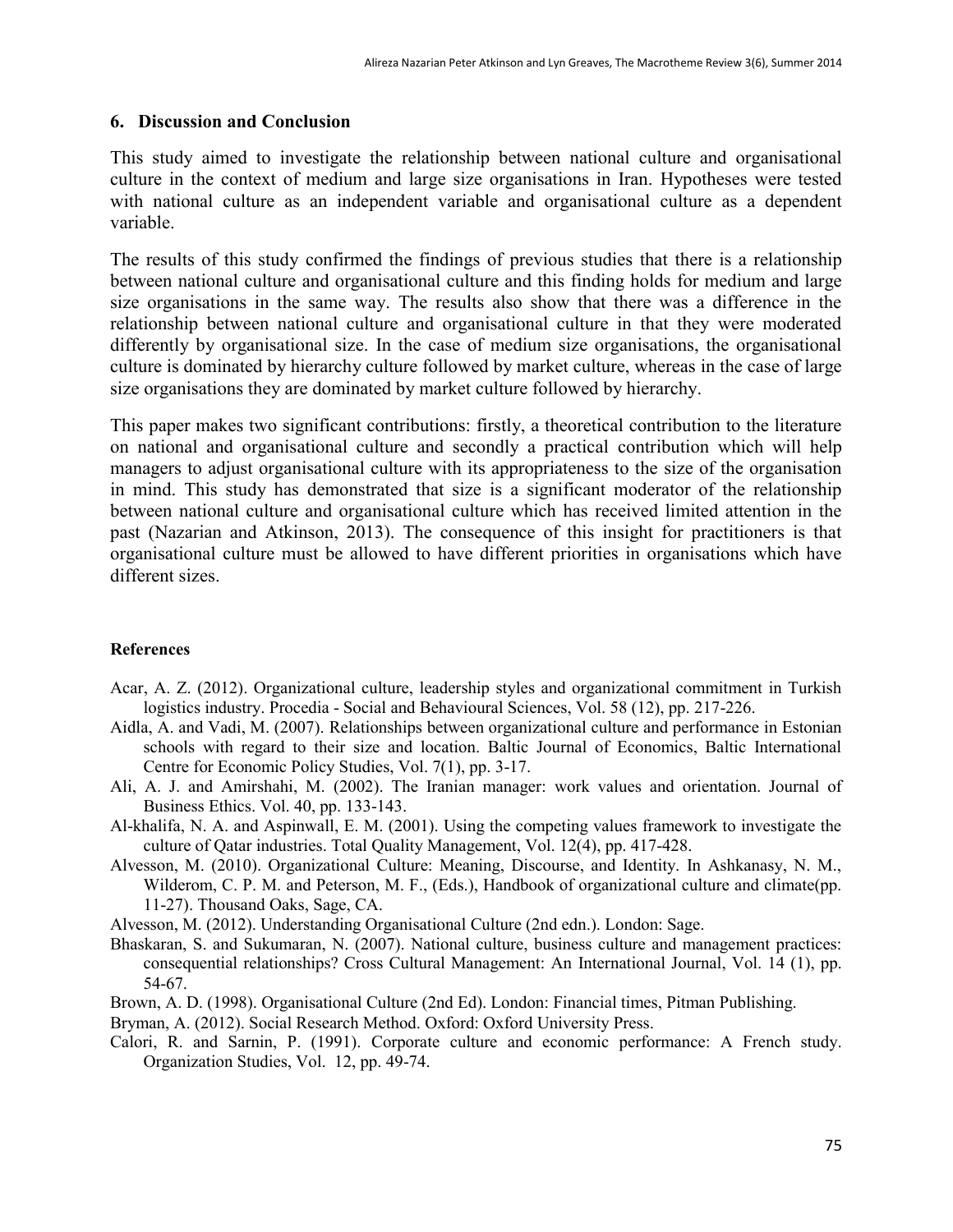- Cameron, K. and Ettington, D. R (1988). The conceptual foundations of organisational culture. In: Smart, J. C. (Ed.). Higher Education: Handbook of Theory and Research. Vol. 4. New York: Agathon Press, pp. 356-396.
- Cameron, K. S. and Freeman, S. J. (1991). Cultural congruence, strength, and type: relationships to effectiveness. Research in Organizational change and development, Vol. 5, pp. 23-58.
- Cameron, K. S., Quinn, R. E., DeGraff, J. and Thakor, A. (2006). Competing Values Leadership: Creating Value in Organisations. Northampton: Mass.: Edward Elgar.
- Cameron, K. S. and Quinn, R. E. (2011). Diagnosing and Changing Organizational Culture, (3rd edn.). San Francisco: Jossey-Bass.
- Campbell, J. P. (1977). On the nature of organisational effectiveness. In Goodman, P.S, and Pennings, J. M. (1977). New Perspective on Organisational Effectiveness. San Francisco: Jossey-Bass.
- Czinkota, M. R. and Ronkainen, I. A. (2007). International Marketing (8th edn.). United States: Thomson South-Western.
- Dastmalchian, A. Lee, S. and Ng, I. (2000). The interplay between organizational and national cultures: a comparison of organisational practices in Canada and South Korea using the Competing Values Framework. International Journal of Human Resource Management, Vol. 11, April, pp-338-412.
- Deal, T. E. and Kennedy, A. A. (1982). Corporate Cultures: the Rites and Rituals of Corporate Life. Reading, MA: Addison-Wesley.
- Denison, D. R. (1990). Corporate Culture and Organizational Effectiveness. New York: Wiley.
- De Vaus, D. (2002). Surveys in Social Research (5th edn). Sydney: Allen and Unwin.
- Doherty, N. F. and Doig, G. (2003). An analysis of the anticipated cultural impacts of the implementation of data warehouses. IEEE Transactions on Engineering Management, Vol. 50(1), pp. 78-88.
- Dorfman, P. W. and Howell, J. P. (1988). Dimensions of national culture and effective leadership patterns: Hofstede revisited. Advances in International Comparative Management, Vol. 3, pp. 127-150.
- Duygulu, E. and Özeren, E. (2009). The effects of leadership styles and organizational culture on firm's innovativeness. African Journal of Business Management, Vol.3 (9), pp. 475-485.
- Fang, T. (2010). Asian management research needs more self-confidence: Reflection on Hofstede (2007) and beyond. Asia Pacific Journal of Management, Vol. 27(1), pp. 155-170.
- Ford, D. P., Connelly, C. E. and Meister, D. B. (2003). Information systems research and Hofstede's culture's consequences: an uneasy and incomplete partnership. IEEE Transactions on Engineering Management, Vol. 50(1), pp. 8-25.
- Gordon G. G., DiTomaso N. (1992). Predicting corporate performance from organizational culture. Journal of Management Studies Vol. 29, pp. 783-98.
- Gray, J. H., Denston, I. L. and Sarros, J. C. (2003). Size matters: organisational culture in small, medium and large Australian organisations. Journal of Small Business and Entrepreneurship, Vol. 17(1), pp. 42-53.
- Gregory, T. G., Harris, S. T., Armenakis, A. A. and Shook, C. L. (2009). Organizational culture and effectiveness: A study of values, attitudes, and organizational outcomes. Journal of Business Research, Vol. 62, pp. 673–679.
- Hair, J. F., Black, W.C., Babin, B. J. and Anderson, R. E. (2010). Multivariate Data Analysis; a Global Perspective. New Jersey: Prentice Hall.
- Hickson, D. J. and Pugh, D. S. (1995), Management Worldwide: the Impact of Societal Culture on Organizations around the Globe. London: Penguin.
- Hofsted G. (1980). Motivation, leadership and organisation. Do American theories apply abroad? Organisational Dynamics, Summer, pp. 42-63.
- Hofstede, G., Neuijen, B., Ohayv, D. and Sanders, G. (1990). Measuring organizational cultures: a qualitative and quantitative study across twenty cases. Administrative Science Quarterly, Vol. 35, pp. 285-316.
- Hofstede, G.(1991). Management in a Multicultural Society. Malaysian Management Review, Vol. 25 (1), April 1991, 3-12.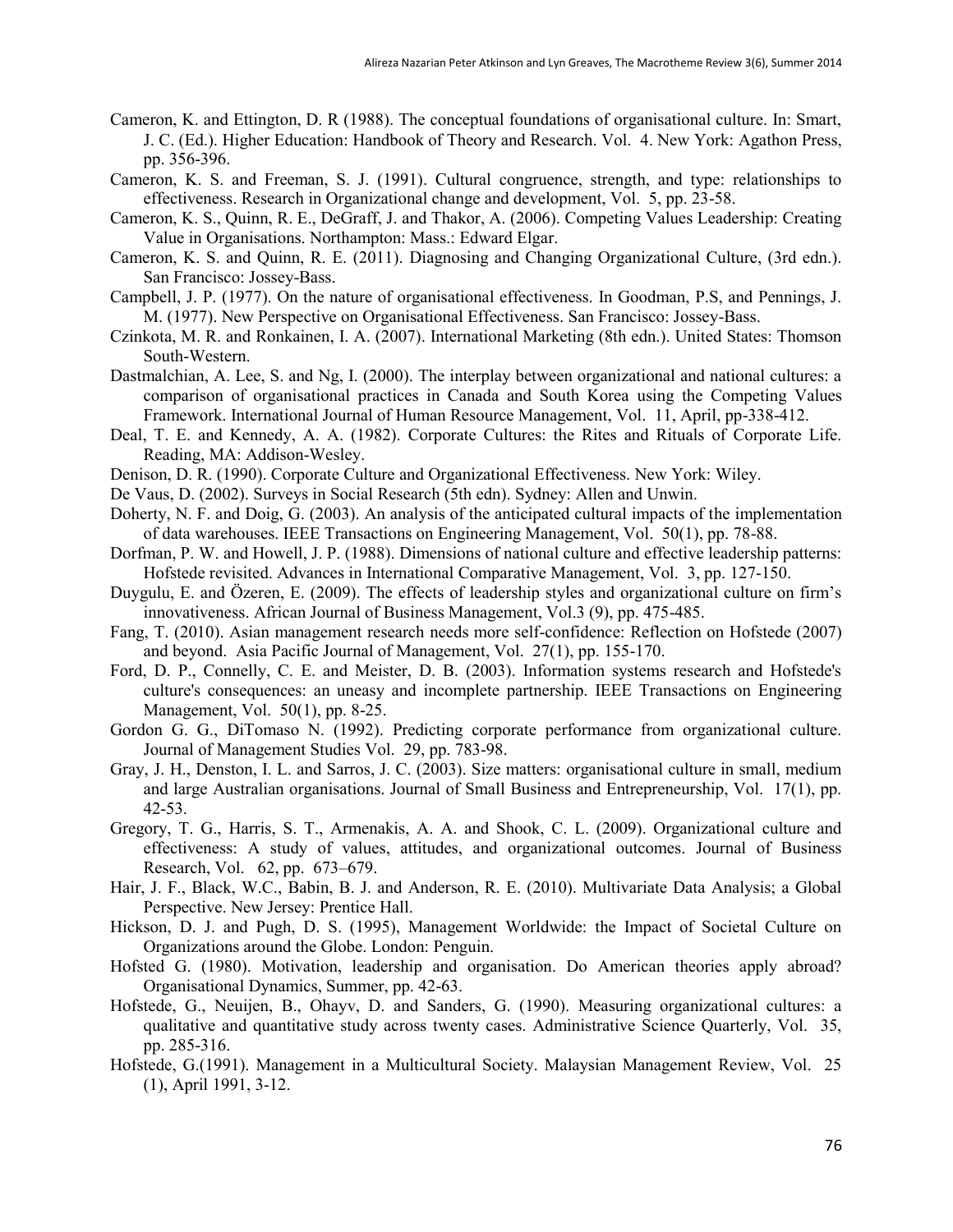- Hofstede, G. (1994). Uncommon Sense about Organizations: Cases, Studies and Field Observations. Thousand Oaks, CA: Sage.
- Hofstede. G. (2001). Culture's Consequences: Comparing Values, Behaviours, Institutions and Organisations Across Nations. London: Sage.
- Hofstede, G. (2007). A European in Asia. Asian Journal of Social Psychology, Vol. 10, pp. 16-21.
- Hofstede, G., Hofstede, G. J. and Minkov, M. (2010). Cultures and Organisations: Software of the Mind. NY: McGraw Hill.
- Howard, L. W. (1998). Validating the competing values model as a representation of organization culture. The International Journal of Organizational Culture Analysis. Vol. 6(3), pp. 328-42.
- Huang, J. C., Newell, S., Galliers, R. D. and Shan-Ling, P. (2003). Dangerous liaisons? Component-based development and organizational subcultures. Engineering Management, IEEE Transactions on, Vol. 50(1), pp. 89-99.
- Javidan, M. and Dastmalchian, A. (2003). Culture and leadership in Iran: the land of individual achievers, strong family ties, and powerful elite. Academy of Management Executive, Vol. 17(4), pp. 127-142.
- Kotter. J. P. and Heskett, A. (1992). Corporate Culture and Performance. New York: Free Press.
- Kroeber, A. L. and Kluckhohn, C. (1952). Culture: A Critical Review of Concepts and Definitions (Vol. 47). Harvard University Peabody Museum of American Archaeology and Ethnology.
- Latifi, F. (1997). Management learning in national context. Unpublished PhD thesis, Henley Management College.
- Loch, K. D., Straub, D. W. and Kamel, S. (2003). Diffusing the internet in the Arab world: the role of social norms and technological culturation. Engineering Management, IEEE Transactions on, Vol. 50(1), pp. 45-63.
- Lok, P. and Crawford, J. (2004). The effect of organisational culture and leadership style on job satisfaction and organisational commitment: A cross-national comparison. Journal of Management Development, Vol. 23(4), pp. 321-338.
- Marandi, E. H. and Abdi, F. (2011). Leadership style investigation in Quinn's competing values framework for Iranian automotive industry. Paper presented to POMS 22nd Annual conference, Reno, Nevada, USA. April 29 to May 2.
- Martin, J. (2004). Organisational culture, Research Paper Series. Stanford, Research Paper No 1847.
- Martin, J. Frost, P. J. and O'Neill, O. A. (2006). Organisational culture: Beyond struggles for intellectual domination. In Clegg, S., Hardy, C., Lawrence, T. and Nord W. (Eds.), Sage Handbook of Organization Studies (2nd edn.), pp. 725-753). London: Sage.
- McCoy, S. (2002). The effect of national culture dimensions on the acceptance of information technology: A trait based approach. PhD Thesis, University of Pittsburgh.
- McCoy, S., Galletta, D. F. and King, W. R. (2005). Integrating national culture into IS research: The need for current individual-level measures. Communications of the AIS, Vol. 15, pp. 211-224.
- Mortazavi, S. and Karimi, E, (1990). Cultural dimensions of paternalistic behaviour: a cross-cultural research in five countries'. In Iwawaki, S. Kashima, Y. andKwok, L. (Eds.), Innovation in Cross-Cultural Psychology, Berwyn, PA and Swets and Zweitlinger, Amsterdam, pp. 147-151.
- Mortazavi, S. and Salehi, A. (1992). Organisational culture, paternalistic leadership and job satisfaction in Iran. Paper presented at the 22nd International Congress of Applied Psychology, Erlbaurn, Hove.
- Myers, M.D. and Tan, F.B. (2002). Beyond models of national culture in information systems research. Journal of Global Information Management Vol. 10(1), pp. 24-32.
- Namazie, P. (2003). Factors affecting the transferability of HRM practices in joint ventures. Career Development International, Vol. 8(7), pp. 357-366
- Nazarian, A. & Atkinson, P. (2013). How size affects organizational culture in a national context. La Pensee Journal, Vol. 75(12), pp. 358-373
- Nazarian, A, & Atkinson, P. (2013). The Relationship between National Culture and Organisational Effectiveness: the Case of Iranian Private Sector Organisations. International Journal of Management and Marketing Academy, Vol. 1 (2), pp. 73-81 (ISSN: 2048-8807)